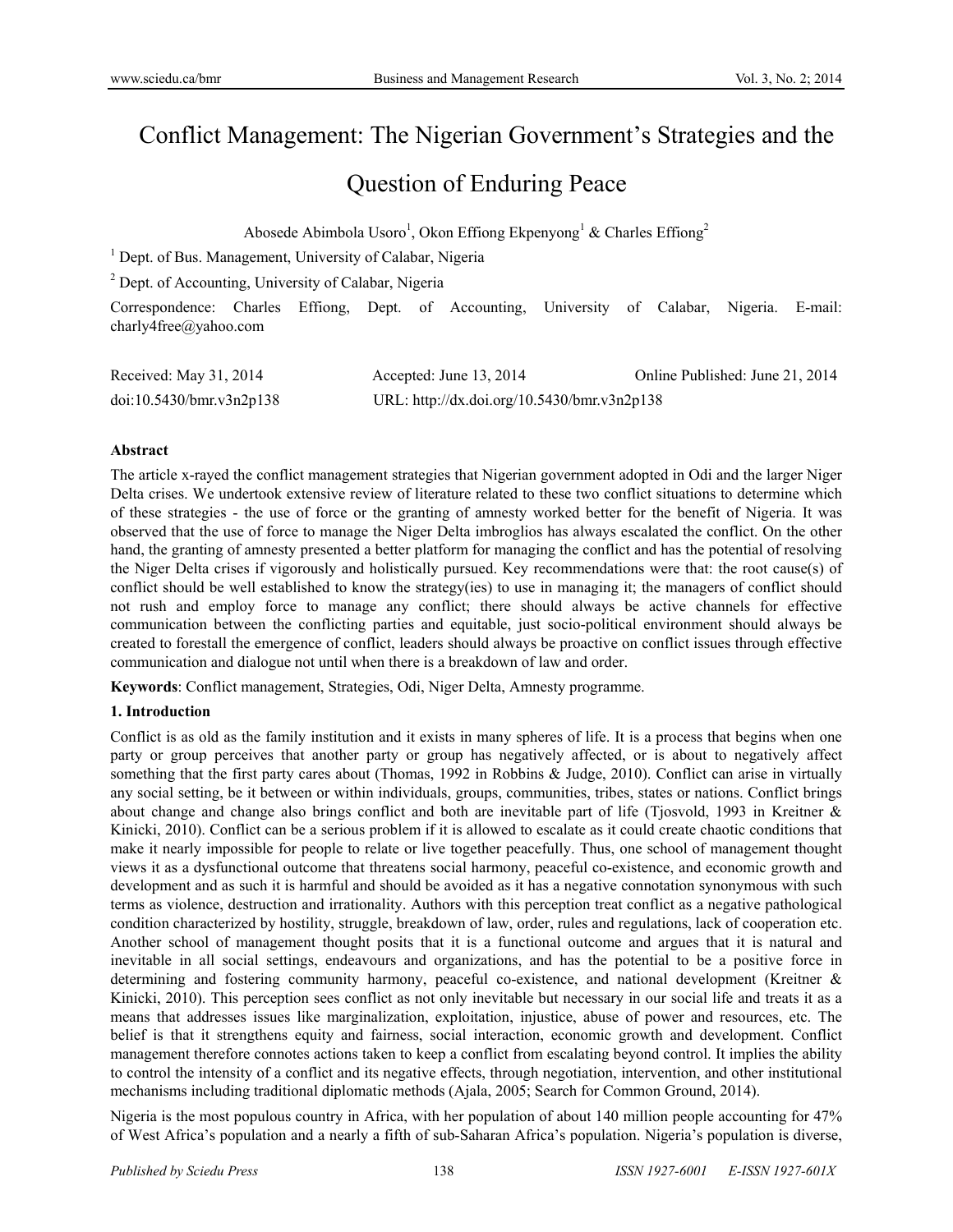made up of around 200 ethnic groups speaking about 500 indigenous languages, practicing two major religions - Islam and Christianity (World Bank, 2007). Nigeria, has had her fair share of conflicts right from the Aba riots of 1929, the independence struggle of the 1950s, the election riots of the 1960s, the Kafanchan riots of the 1970s, the Matasine massacres of the 1980s, the Oodua People Congress (OPC) militancy and the Odi invasion of the 1990s, the Niger Delta militancy of 2000s to the present day Boko Haram attacks of the 2010s. Hitherto, for Nigeria to remain one sovereign nation, she must articulate and adopt effective strategies to manage her conflicts.

Contemporary, Nigeria's democratic regimes have witnessed more conflicts than the military era (Onimajesin, 2005 in Yakubu, Adeboye, Ubah, & Dogo, 2005). The causes of these are not far from political intolerance, use of thugs during elections, misinformation of youths by politicians, religious leaders and community elders, the feeling of marginalization and the quest for resource control, etc. Onimajesin (2005 in Yakubu et al, 2005) connected this increase in ethnic militancy to the relative liberal environment created by democracy which, without proper orientation, encourages banditry and has ironically made violence popular as a way of seeking redress and settling old scores. He further painted the picture of the mayhem engendered under the various militia groups such as OPC, Amalgamated Market Traders' Association (OMATA), Bakassi Boys, Zaki-Zaki and Egbusu, which left hundreds dead and millions of naira of properties lost. Sequel to the differences in the root cause(s) of these conflicts as well as the leadership style(s) of the ruling government at the time of these conflicts, different strategies were adopted to quell these conflicts. The thrust of this paper therefore is to do a post mortem on the effectiveness of the strategies adopted for the two most currently curbed conflicts which are the Odi invasion and the Niger Delta militancy, with a view of proffering propositions for the ongoing Boko Haram conflicts and possible future imbroglios.

## **2. The concept of conflict management**

There is no universally accepted definition of conflict (Rahim, 2011). Conflict connotes a wide range of understanding of a situation or a behaviour in which the interests, needs, goals or values of involved parties interfere with one another or is perceived to interfere with one another. It is serious disagreement, an escalation of disagreement between parties that triggers strong emotions. Rahim (2011) postulated five elements which cuts across definitions of conflict: it includes opposing interests between individuals or groups in a zero sum situation; such opposed interest must be recognised for conflict to exit; it involves beliefs, by each side that the other will thwart (or has already thwarted) its interests; it is a process that develops out of existing relationships between individual or groups and reflects their past interactions and the context in which this took place; an implied action by one or both sides that do, in fact, produce thwarting of other's goals. Conflict often results because of miscommunication between people with regard to their needs, ideas, beliefs, goals, or values. An understanding of what conflict is and why it occurs is central to being able to manage it (Ellis & Abbott, 2011). Conflict if properly managed is a potentially positive and productive force for change that brings growth and development (Olufemi & Adawale, 2012).

Conflict management is the process of limiting the negative aspects of conflict while increasing its positive aspects (Rahim, 2011). It is the principle that all conflicts cannot necessarily be resolved, but learning how to manage conflicts can decrease the odds of nonproductive escalation. Dalung (2013) asserts that conflict management entails the long term management of intractable conflicts. He further explained that it is the variety of ways by which people handle grievances standing up for what they consider to be right and against what they consider to be wrong. Conflict management therefore involves acquiring skills related to conflict resolution, self-awareness about conflict modes, conflict communication skills, and establishing a structure for resolving conflict in the environment. It is a process that embraces all articulated strategies, interventions and institutional mechanisms in controlling the escalation of conflict.

## **3. Theories of conflict**

## *3.1 The traditional view theory*

The early approach to conflict assumed that all conflicts were bad. Conflict was viewed negatively, and it was used synonymously with such terms as violence, destruction and irrationality to reinforce its negative connotation. This theory holds that conflict is harmful and should be avoided. The traditional view was consistent with the attitudes that prevailed about group social behaviour in the 1930s and 1940s. Conflict was seen as a dysfunctional outcome resulting from poor communication, lack of openness and trust between people, and the failure of government to be responsive to the needs and aspiration of his people (Robbins & Judge, 2010).

## *3.2 The human relations view theory*

The human relations view theory argues that conflict was a natural occurrence in all groups and social settings and as such it is inevitable. Proponents advocated the acceptance of conflict. This theorists' view dominated conflict theory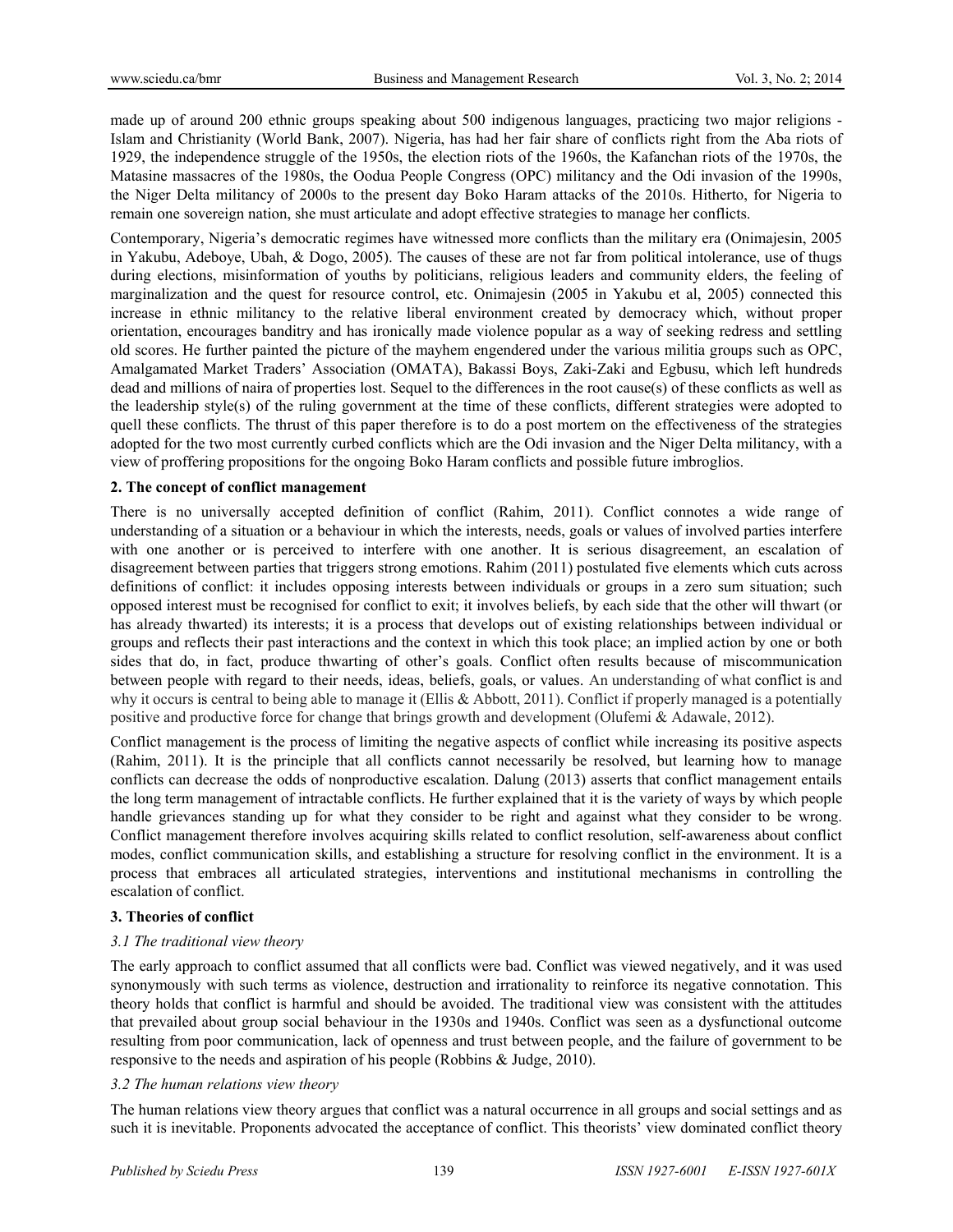from the late 1940s through the mid 1970s. Proponents rationalized its existence; it cannot be eliminated, and that there are occasions when conflict can create group growth and development.

#### *3.3 The Interactionist view theory*

While the human relations view theory accepted conflict, the interactionist view theory encourages conflict on the grounds that a harmonious, peaceful, tranquil, and cooperative group or social entity is prone to become static, apathetic, and nonresponsive to needs for change and innovation, (Dreu & Vliert, 1997 in Robbins & Judge, 2010). The major contribution of the interactionist therefore is encouraging leaders to maintain an ongoing minimum level of conflict – enough to keep the group, leaders or government self-critical and creative.

#### *3.4 Perspective view theory*

The different stakeholders of leadership view the relationship between the leaders and the people from a range of different perspectives:

a). *Unitary perspective theory* – under this theory, leaders and the people work together as a team to achieve common goals. The unitary approach to leadership relations assumes stakeholders such as the people and their leaders work *hand in hand* to achieve shared goals. It sees the economic entity as unified entity in which everyone shares the same purpose and is part of the same team. If conflict arises, it is seen as the fault of leadership of the people or communication problems.

b). *Pluralist perspective* theory - the pluralist believes that conflict between leaders and the people given their different interests is expected at times. It also recognizes that some interests are shared and that administrative policy decision making should be shared between the competing parties. Both parties need to accept that the differing views can be considered for successful growth and developmental relations to occur. So leaders and the citizenry must develop an effective system of communication that allows the citizens to express their views and to resolve any conflict.

c). *Radical perspective theory* - this approach believes that there are such fundamental differences between leaders and the people and that it is almost certain that conflict would always occur. It believes that leaders and the people are too opposed to one another to work together.

*3.5 The function (outcome) theory* 

The function (outcome) theory assesses the outcome impact of the conflict on the social entity (Kreitner & Kinicki, 2010).

a). *Functional conflict theory* - This is also commonly referred to in management circles as constructive or cooperative theory of conflict. This theory suggests that the leaders and the people can have shared goals. Conflict arises chiefly because the parties argue about the best way of achieving their common interests.

b). *Dyfunctional conflict theory* - This is also commonly referred to as competitive theory of conflict. It indicates that the citizens and their leaders have opposing goals and interests. This theory holds that conflict hinders social relationship, peaceful co-existence, communal growth and national development. Conflicts are undesirable and leaders should ensure their eradication. There is high degree of mistrust and a propensity for communication channels to break down, leading to overt conflict. (Ribbons, 1978 in Kreitner and Kinicki, 2010).

#### **4. Causes of conflicts in Nigeria**

The causes of conflict between individuals, groups, organisations, communities and nations stems from a common thread which runs through them - notably differences. It might be difference in opinions, beliefs, perceptions, views, interests, needs or goals. Given the Nigerian scenario, the very characteristics of her populace, geological landscape and type of leadership (colonial, military or democratic) abound with diversities which provide grounds for differences and hence conflicts. Hitherto, some identified causes of conflict in Nigeria are here highlighted.

Prominent among the root causes of Nigeria's conflicts is the fact that Nigerian States are endowed with varying natural resources which are exploited for the Nigerian Federation at different times, with varying adverse consequences for the environment in which these resources were and are exploited. The lack of commensurate control of the revenue yields from these resources by the producing communities has resulted in many conflicts. The Odi massacre, the Choba village incidence**,** etc. all have their roots in petroleum exploitation related grievances. As at today, some youths from the Niger Delta States like Bayelsa, Akwa Ibom, Rivers, Ondo and Delta are languishing and wasting away in detention cells (Onimajesin, 2005 in Yakubu et al, 2005). Poverty is one cause of conflict. The oil boom in Nigeria has been driven by oil extracted from the Niger Delta region. Oil wealth, from the Niger Delta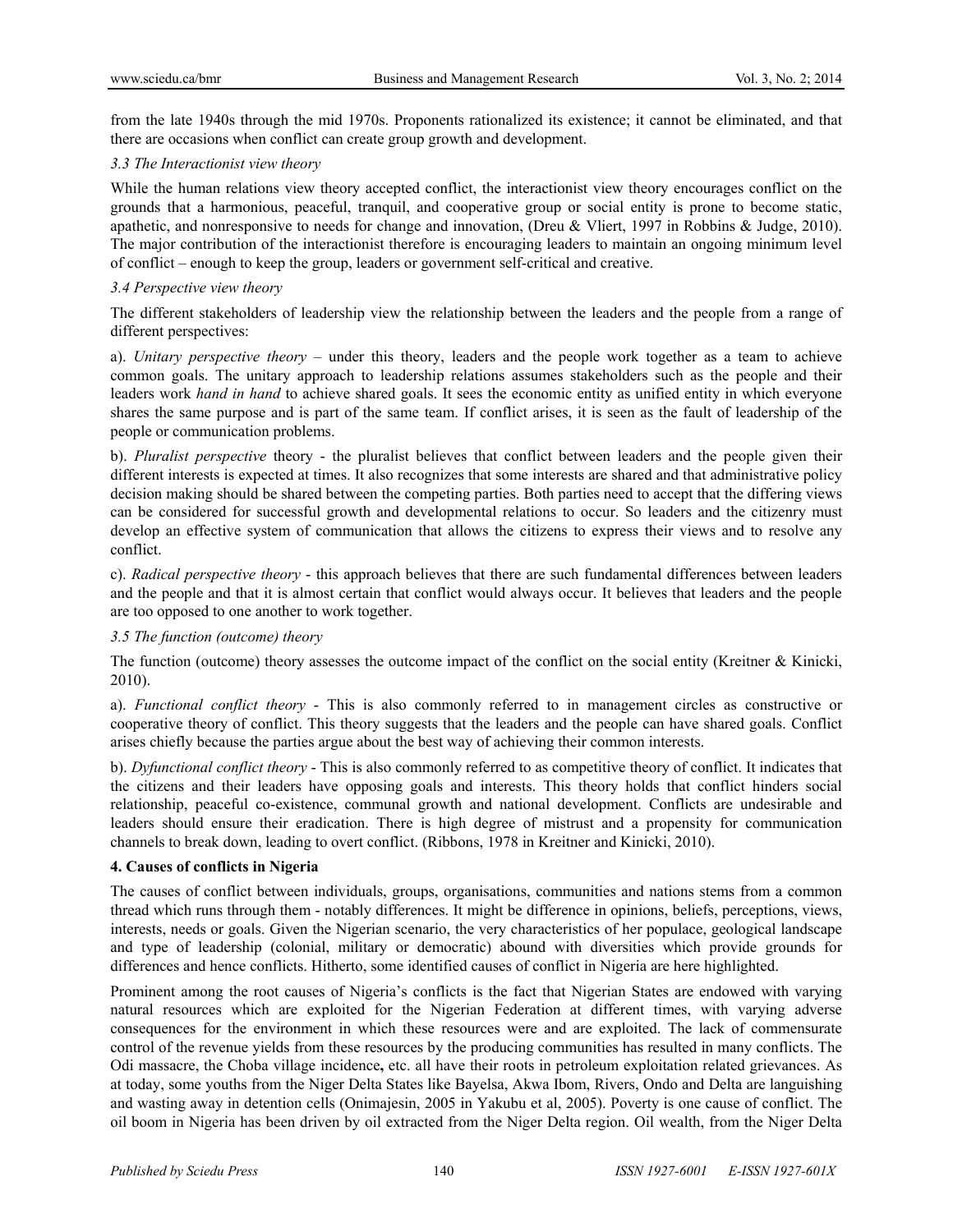region, is largely responsible for sustaining the Nigerian Federation (UNDP, 2006). Despite fuelling much of Nigeria's economic growth and development, the Niger Delta is somewhat marginalised from Nigeria's national development (Osuoka, 2007). Essentially, there is a significant disconnect between the wealth the region generates for the Nigerian Federation and the transnational oil companies extracting oil from the region, and the region's human development progress. Visibly there is poor corporate social responsibility by exploring oil firms. Analysis of poverty and human development indicators paints a dismal picture for the Niger Delta. Poverty incidence increased in the Niger Delta between 1980 and 2004 as table 1 shows.

| able |  |
|------|--|
|------|--|

| Incidence of Poverty in the Niger Delta, 1980-2004 |      |      |      |      |         |       |
|----------------------------------------------------|------|------|------|------|---------|-------|
|                                                    | 1980 | 1985 | 1992 | 1996 |         | 2004  |
| Nigeria                                            | 28.1 | 46.3 | 42.7 | 65.6 |         | 54.4  |
| Edo/Delta                                          | 19.8 | 52.4 | 33.9 | 56.1 | Delta   | 45.35 |
|                                                    |      |      |      |      | Edo     | 33.09 |
| Cross River                                        | 10.2 | 41.9 | 45.5 | 66.9 |         | 41.61 |
| Imo/Abia                                           | 14.4 | 33.1 | 49.9 | 56.2 | Imo     | 27.39 |
|                                                    |      |      |      |      | Abia    | 22.27 |
| Ondo                                               | 24.9 | 47.3 | 46.6 | 71.6 |         | 42.15 |
| Rivers/Bayelsa                                     | 7.2  | 44.4 | 43.4 | 44.3 | Rivers  | 29.09 |
|                                                    |      |      |      |      | Bayelsa | 19.98 |

Source: National Bureau of Statistics (2005).

The region is characterised by the slow pace of systemic reforms, lack of: jobs, clean drinking water, schools, electricity and clinics etc. This has boosted support for insurgents such as Movement of the Survival of the Ogoni People (MOSOP), MEND etc. (International Crisis Group, 2006). Consequently, many youths resort to militancy as a result of frustration from poverty. Most poverty alleviation programmes do not have direct bearing on the people's life in terms of health, job creation, education and provision of social infrastructures, amenities and facilities particularly in the rural areas. Changes in societal values as witnessed in religious intolerance; religious leaders' quest for material gains at the expense of giving their flock virtuous spiritual guidance; not to mention, the use of bouncers by the clergy seems to send out a message that violence is acceptable. It is imperative to assert that another conflict aider is the ease and frequency with which weapons and militias of terrorist groups from neighboring countries find their way into Nigeria through the country's borders. Report from the media also states that there is ample evidence to show that some weapons used in recent communal clashes, and even for armed robberies were from government armory (Tell Magazine, 2000 in Onimajesin, 2011).

The feeling of alienation experienced by members of ethnic groups when they believe they have been sidelined from the main stream of Nigerian politics, given the Nigerian polity practices of *ethnic cum winner takes it all politics* is another cause of conflict (Alabi, 2010; Osuntokun, 2001.). This reason in particular gave birth to OPC militancy in the 1990s. Mazuiri (2001) also argue that the *sharia law* advocacy in some northern states was triggered by the resentment to the shifting of political power from the north to the south without any remarkable transformation in the economy of the north. Again, the Nigerian political elites with their penchant for cross carpeting, creating divisions and making provocative statements that cannot be substantiated have also contributed to conflict generation in the country.

The Nigerian press is a source of worry, as they are not left out in conflict generation. Popular perception is that journalists have sometimes been paid to blackmail those in position of power or having political influences. They report misleading information without investigation and sensational stories. They also censor or exaggerate their reportage, thereby triggering reprisal or contributing to the escalation of conflicts. Today, more worrisome in Nigeria is religious extremity which derides from differences in value systems. These extremists are presumed to have ties with world known terrorist organisations like Al Qaeda, Taliban and others. Nigeria has had over fifty religious conflicts from 1977 to date and this is the most recurring form of conflict today (Alabi, 2010). However it is pertinent to state here that conflict might often not be as a result of one factor but rather might be as a consequence of interplay of many factors (root causes).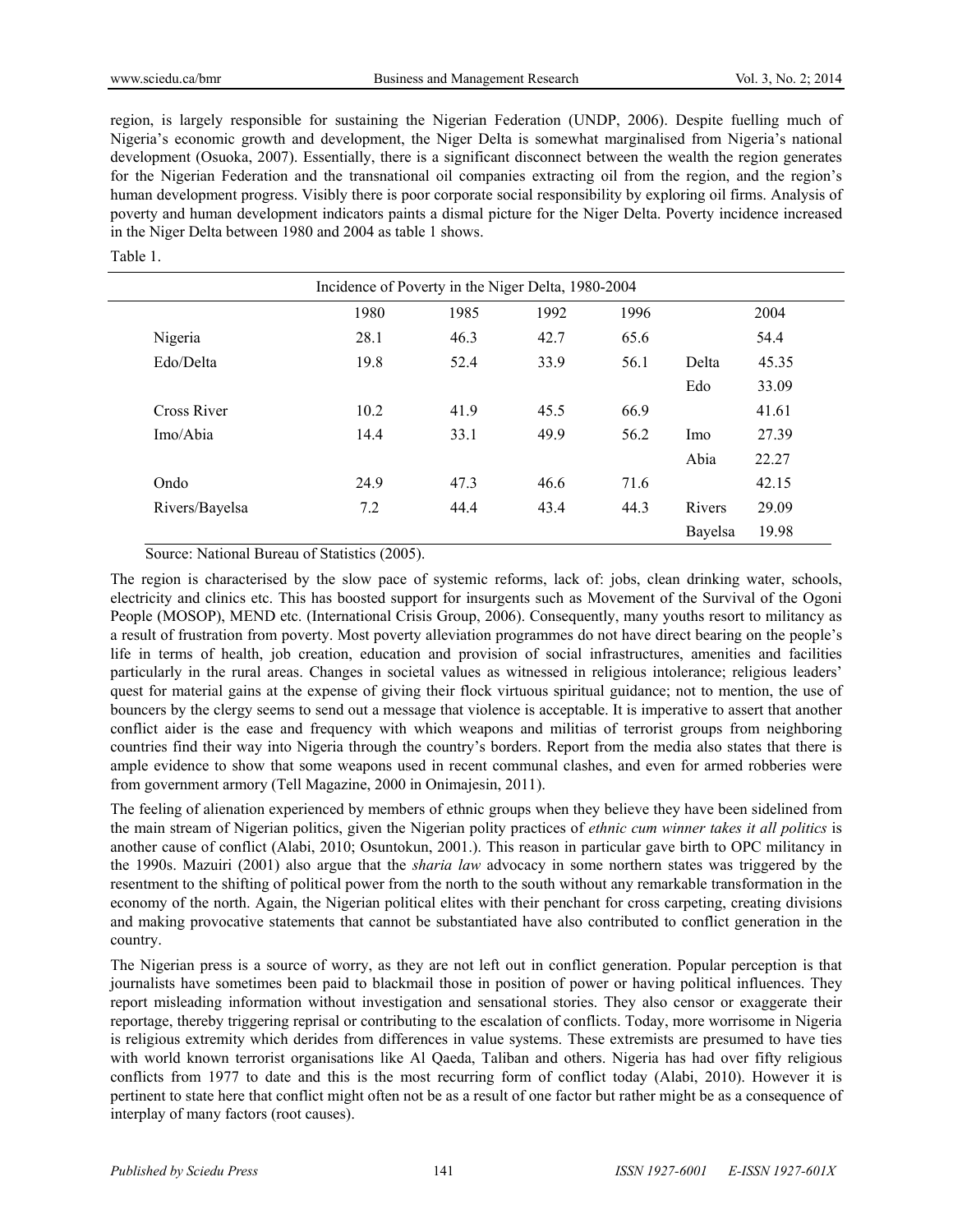## **5. Conflict management strategies**

Effective conflict management strategies can minimize the negative impacts of conflict on different parties and help create a trusting environment that builds healthy and improved interpersonal relationship, peaceful co-existence, economic growth and national development (Ramin, 2011). Thus, conflict management is interference in an ongoing conflict process with the objectives of: reducing the level of destruction and violence; and preventing its escalation into other areas. Just as causes of conflicts are diverse so also are the strategies to curb or manage it. Thomas and Kilman, (2007) identified five conflict management styles: competitive; collaborative; compromising; avoiding; and accommodating. However, Goldfien & Robbennolt (2007) opined that the dual thrust model of conflict management is based on two underlying themes: pro-self (that is concern for self) or pro-social (that is concern for others) goals and that the interaction between these two themes gives rise to the five conflict management strategies which are:

a) *Avoidance conflict management strategy*: Conflict manager who adopt this style allow the conflict to phase out on its own through inaction and passivity. This conflict management approach is usually adopted when the manager is not concerned about their own outcomes (pro-self) or that of others (pro-social) (Goldfien & Robbennolt, 2007). Avoiding has the advantage of giving time to better prepare and collect information before acting and is a low stress approach when the conflict duration is short. On the other hand, withdrawing may lead to weakening or losing of position as it may be interpreted as agreement, which may make matters worse. Where there are many stakeholders, withdrawing may negatively affect relationship with another party that expects the action of the conflict manager. Also important decisions may end up being made by default.

b) *Yielding conflict management strategy*: Also termed accommodating or smoothing approach. It is adopted when conflict managers are determined to meet the needs of others and have a general concern for maintaining stable, positive social relationships and harmony (Forsyth, 2009). It sometimes enhances the protection of more important interests while giving up on less important ones, as well as provides the opportunity of reassessing the situation from other angles. The approach could leave the adopter subject to abuse as opponents may always expect shifting of grounds in their favour. This strategy may turn off some supporters as credibility and influence can be lost.

b) *Competitive conflict management strategy*: This approach involves the use of force to get the other party to accept the conflict manager's view. This strategy maximizes self assertiveness and minimizes empathy (that is concern for others). The conflict managers see conflict as a challenge of win or lose. The benefits of this approach are that it provides a quick resolution to a conflict and increases self esteem. However, the shortcomings of this style are that it could escalate the conflict and the relationship between the parties would be negatively affected. This approach might require a lot of expenses or resources and does not allow the conflict manager to take advantage of the strong points of the opponent's position. More so, losers might want to retaliate.

c) *Cooperation conflict management strategy*: Also termed collaborating approach. It is adopted when the conflict managers are highly interested in both their own outcomes and the outcomes of others. This style sees conflict as a creative opportunity of which investment in time and resources could find a win-win solution (Forsyth, 2009). It might require structural changes as other possible alternatives in resolving the conflict are reviewed given available information at hand and unwanted options are discarded. Decisions usually take careful consideration and analysis. The merits of this approach are that it pilots actual problem solving, reinforces mutual trust and respect, and provides a base for effective future collaboration, Notwithstanding, the pickle of all parties must be committed to finding a mutually acceptable solution and this might be more tasking and time consuming compared to other methods. Also this strategy might be impractical when a quick response is needed.

d) *Conciliation conflict management strategy*: Also termed compromising approach. It is adopted when conflict managers' value fairness and in doing so, anticipate mutual give-and-take interactions. This approach enhances faster issue resolution, reduces tension and friction till a win-win solution could be achieved. However the cons are that it could result in a loss-loss situation if initial demands are too great. It also does not contribute to trust building in the long run as it could spawn cynicism if there is no commitment to honour. Important values and long term objectives could be derailed in the process. This strategy requires close monitoring and control to ensure agreements are met.

It is pertinent to state here that effective conflict management strategies are not completely determined by concerns for self or concern for others but might be sensitive to value judgment of other variables such as culture, value system, religious belief etc., hence the use of traditional rulers and clergies in conflict resolution.

## **6. The Odi invasion – Conflict management approach**

Odi, a small, sleepy Ijaw town, the second largest in Bayelsa State, after the capital Yenagoa, in Kolokuma/Opokuma Local Government Area was not very known to the outside world until November 20, 1999,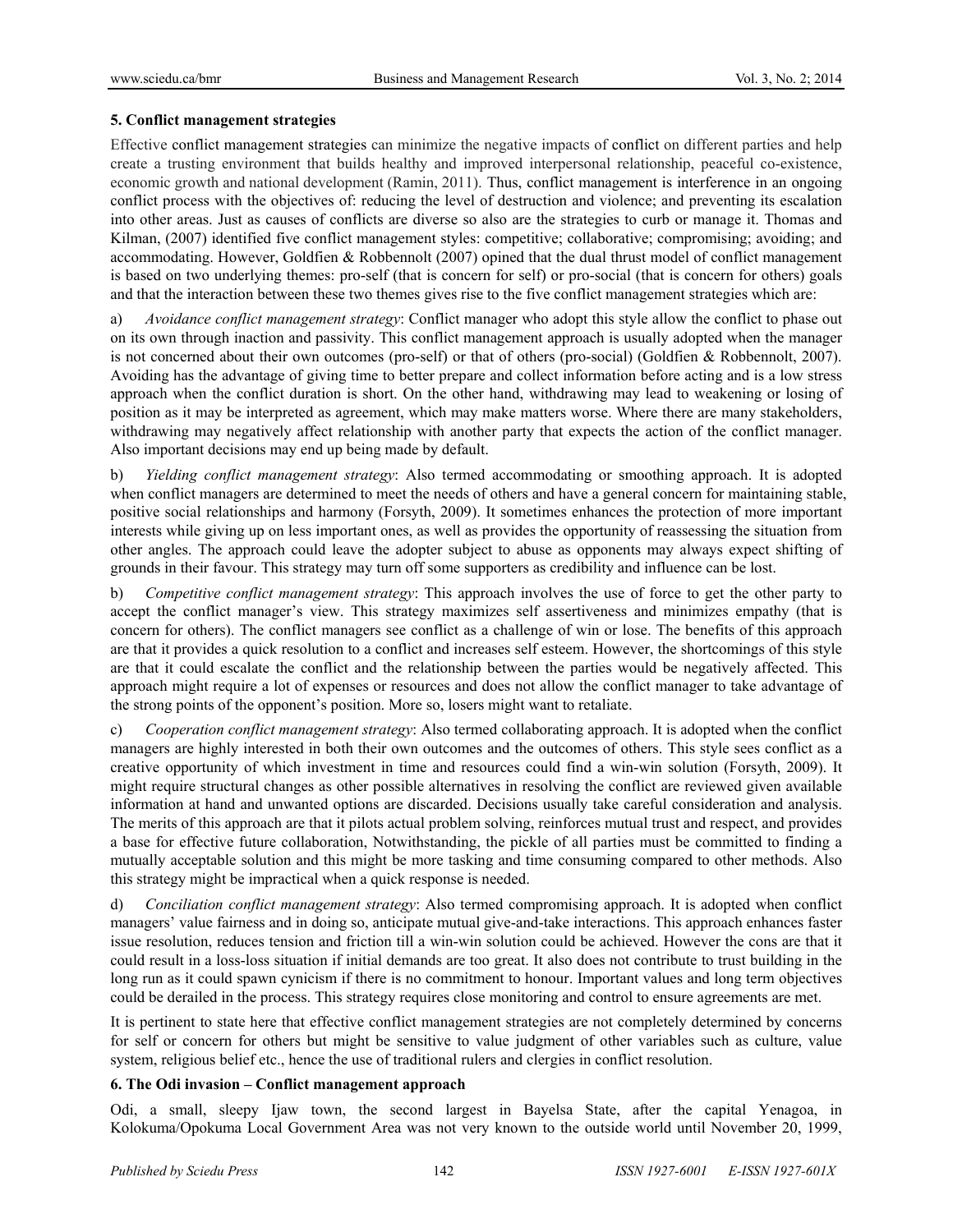when the Nigerian military invaded the town on the orders of the President, Olusegun Obasanjo. Trouble began in mid-November 1999 when a criminal youth gang took twelve policemen hostage and later tortured them to death. The team of policemen had gone to the town to investigate rumours of renewed *Egbesu* mobilisation, this time to storm Lagos. This was thought to be a reprisal for attacks a month earlier on Ijaws in Lagos by the ethnic Yoruba youth group called OPC. It was widely believed that the OPC attacks on Ijaw residents of the Lagos suburb of Ajegunle was a carryover from the conflicts in the State of Ondo between the Ijaw and Ilaje, a Yoruba clan. The government interpreted the killing of the policemen as renewed *Egbesu* challenge to the State and so ordered a military invasion of the town (Ibeanu, 2006). The military invasion of Odi town by the new civilian government seemed to confirm the fears of the human rights community that Nigeria would take some time before the vestiges of the rule of the *militaria* are eliminated. The consequences were chilling – over two thousand deaths, many more missing, thousands forced to flee and virtually no house left standing in Odi (Ibeanu, 2006). These draconian measures drew widespread condemnation both locally and internationally. The excessive display of military force at Odi against a civilian population is unprecedented for a democratic government. The carnage has since come to be termed *Odi Massacre* (Emuedo, 2013). Senator Sulaiman Ajadi (in Emuedo, 2013) vilified that the Federal government had a number of other more civilized and more acceptable conflict management strategies to employ to bring the situation under control, but to resort to the use of maximum and crude force on hapless citizens of Nigeria was *hitting an ant with a sledgehammer*, adding that even a foreign invasion would not have been more devastating. Also, Nigeria's Nobel laureate Professor Wole Soyinka (in Nwaja, 1999) vituperated that nothing justified the killing of the policemen and in the same vein, there was no justification for the revenge mission. He said the the President had no reason for laying a human habitation to waste, no reason for unleashing the animalism of the military on Odi because a crime was committed.

How effective the application of force was as crises management technique for the Odi incidence leaves much to be desired. Although President Obansanjo maintained that the use of force has achieved its objectives, which was to stop and deter attacks and killing of security personnel, subsequent incidents and reaction of people point to the contrary. For example, in line with widespread condemnation of the tragic event in Odi, the incumbent President Dr. Goodluck Ebele Jonathan shares the view that the Odi invasion was counter-productive as it did not stop criminality in the Niger Delta (Ezigbo, 2012).

Also from the legal perspective, delivering judgment on the  $19<sup>th</sup>$  of February, 2013, in the N100 billion Naira suit No.FHC/PH/CP/11/2000 filed by Professor Kobina Keme-Ebi Imananagha, Chief Ndu Gwagha, Chief Shadrack Agadah, Mr. Idoni Ingezi and Mr. Nwaka Echomgbe, on behalf of the Odi community instituted against the federal government in the federal high court holding in Port Harcourt, the presiding judge, Justice Lambo Akanbi, awarded the plaintiffs a total sum of N37.618 billion compensation in their favour for the wanton destruction of their community by Nigerian soldiers and ordered that the payment be made within the next three weeks. Justice Akanbi ruled that the attack on the people of Odi was genocidal, reckless, brutish and a gross violation of the rights of the victims to life and ownership of property (Information Nigeria, 2013; National daily, 2013; Ubimago, 2014; Fabiyi, 2013). Thus in his judgment, Justice Akanbi berated the government for the brazen violation of the fundamental human rights of the victims to movement, life and to own property and live peacefully in their ancestral home. The Court described this as *executive rascality*, a situation where the State turn guns and artillery bought with taxpayers' money against the taxpayers, saying that this is a call for sober reflection and serious concern.

It is against this backdrop that it is definitely certain that the conflict management strategy adopted for the unfortunate Odi community was ineffective and counter-productive in managing the Niger delta crises in Nigeria.

## **7. The Niger delta – Conflict management approach - the amnesty option**

The Niger Delta amnesty programme was adopted because the use of military force failed to deter the militants and bring normalcy to the region and by extension, Nigeria. The use of force has variously been employed by the Nigerian government as a strategy to manage the Niger Delta crises but it has always failed to achieve the desired result: peace. The federal government had employed military force in Ogoniland, Gbaramatu, Odioma, Choba, Ikon, Ikenya, Umuechen and Odi all in the Niger Delta region (Ekumaoko, 2013) to unleash a reign of terror on the people in an effort to maintain peace and order but to no avail. The military operations (in these communities) have been harassment, human rights abuse, brutality, rape, torture, arrest and detentions, extortions, plundering and destruction of lives and properties by government security forces (Ekumaoko, 2013). Hitherto, the people of Niger Delta in an attempt to express their annoyance over government's insensitivity of their plight have all suffered these forms of assault, criminality and violence from government security forces (Ekumaoko, 2013).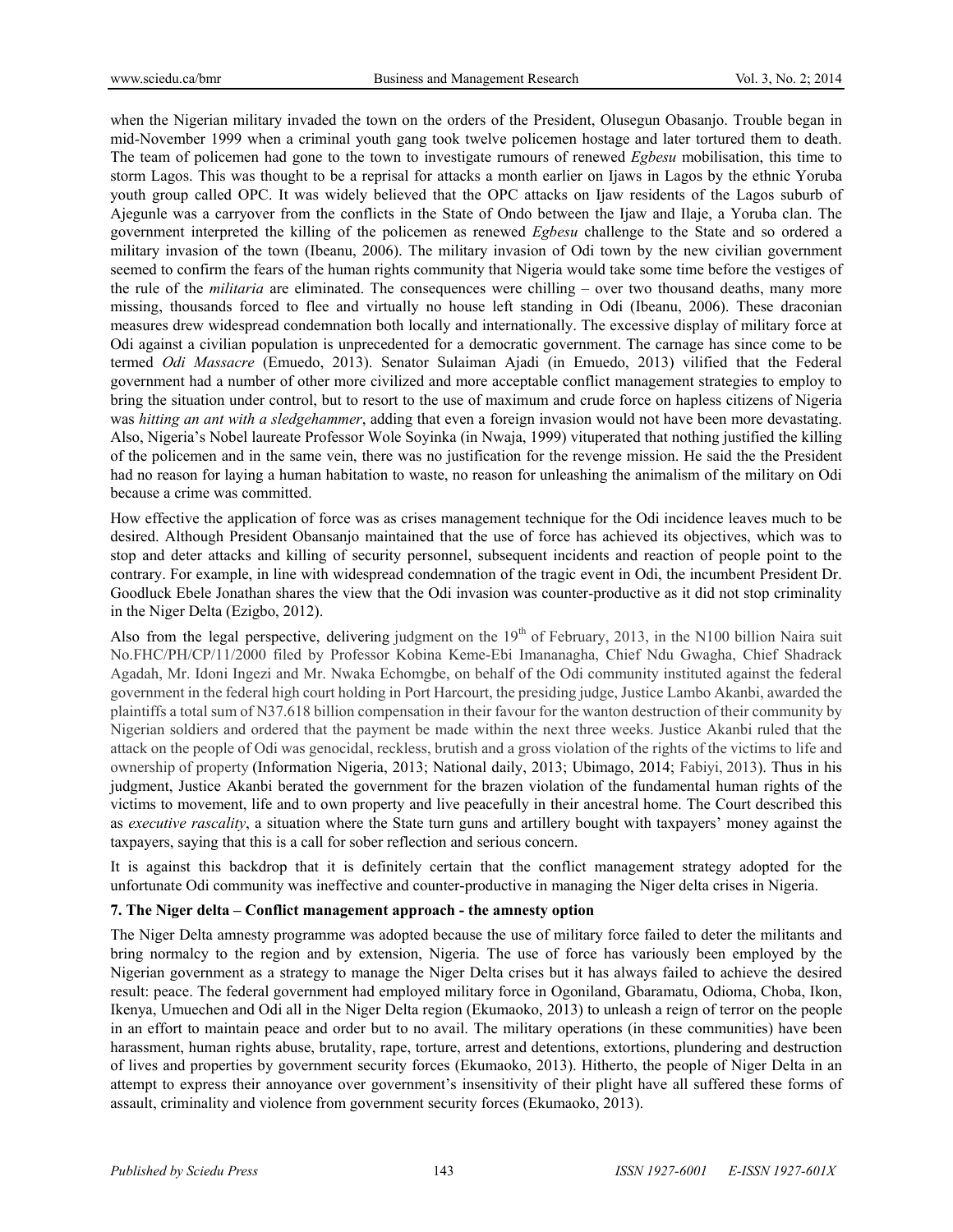The amnesty option was adopted as a result of the recommendation of the 45-member technical committee on the Niger Delta (TCND) set up by late President Umaru Musa Yar'Adua in September 2008 to advise government on how to handle the Niger Delta imbroglio. Headed by a former president of the movement for the survival of Ogoni people (MOSOP), Mr. Ledun Mitee and other 44 men and women who had a fair knowledge of the Niger Delta problems, the committee assembled and reviewed over 400 reports, memoranda and other documents from local, national and international stakeholders (Adeyemo & Adeyemi, 2010). A key element of their report was the recommendation of amnesty for the Niger Delta militants within a comprehensive framework of disbarment, demobilization and rehabilitation/reintegration (DDR) programme (Adeyemo & Adeyemi, 2010).

Seven months later, Mr. Mitee led committee submitted its report to late President Yar'Arua, on June 25, 2009. The President then announced a blanket amnesty that included forgiveness and automatic freedom from any form of prosecution whatsoever to the militants on the condition that they surrendered their arms and ammunitions and embraced peace (Udegbunam, 2013). The amnesty had a 60 days moratorium time frame from August 6 to October 4, 2009, within this period an individual member of any of the armed groups in the region was expected to turn in his or her weapon(s) in exchange for presidential pardon. The amnesty option was employed as a conflict management strategy to aid in the transition of the Niger Delta imbroglios to peace. The stages in this conflict management process are sequentially disarmament, demobilization and reintegration (DDR) (Ekumaoko, 2013). Indeed the overall success of any amnesty programme depends to a great extent on the successful management of each of these stages. It is imperative to stress that in a post conflict society, disarmament which is the surrendering of arms by ex-combatants to designated sites or camps to signify the end to fighting often pose a great challenge. It is essentially a military operation designed to manage the instruments of violence (arms and ammunitions) such that a secured and stable environment is made possible for post conflict transition and implementation of peace accords. However, the success of disarmament is determined first by the quantity (and quality) of arms surrendered in relation to the estimated stockpiles and available arms, and secondly by ensuring inaccessibility of arms and arms flow which guarantee no possibility of rearmament (Gurinyayi, 2007 in Ekumaoko, 2013). In the Niger Delta amnesty programme, the disarmament process witnessed the surrendering of about 2,700 sophisticated guns, and about 300,000 rounds of ammunitions by 15,000 militants (Davidheiser & Nyiayaana, 2010). With this, could we possibly admit that the Niger Delta disarmament exercise was a success? Disarmament and demobilization act as violence control processes (or tools) in an amnesty programme, thus while the first controls the physical tools of violence, the later controls the human tools of violence Ekumaoko (2013).

Demobilization is the first step of transition from combat and militarized life to civilian life; and involves dismantling and disbandment of non-state fighting forces and paramilitary forces that are usually assembled in camps for a change of life orientation. The transition process is usually managed through pre-discharging and post-discharging orientations which include counseling on non-violent life and career choice. In the case of Niger Delta amnesty, the orientation camp was at Obubra in Cross River State. Disarmament and demobilization are military processes but reintegration is a civilian process. Reintegration phase involves the absorption of ex-combatants/ex-militants into the civil society through gainful training and empowerment. It is usually geared towards economic independence and self-empowerment as well as peaceful and civil roles of ex-combatants in the society. It addresses specific needs of ex-militants by offering them support in terms of skill development, education, professional training, microcredit and any assistance to peaceful and sustainable livelihoods. It is broader in scope than disarmament and demobilization cutting across economic, psychological and social life of the demobilized persons. Reintegration aims at rehabilitating not only the ex-militants but also the families and communities of ex-combatants and veterans, including disabled combatants (Akinwale, 2010; Egwemi, 2010; Ekumaoko, 2013; Faleti, 2012; Udegbunam, 2012). It therefore follows that it would take years to achieve real integration. Presently, the Niger Delta amnesty programme reintegration is still in progress as the ex-militants are still undergoing various trainings both within and outside Nigeria to acquire skills in order to have a settled, meaningful and worthwhile civilian life.

## **8. Pre and post amnesty security situation in the Niger Delta.**

Prior to the declaration of amnesty to the Niger Delta militants, the security situation in the region was highly risky as life and property were very unsafe. The situation was characterized by gunfire and bomb attacks and counter-attacks between the militants and the government security agents. Government military forces, who in their effort to carry out the orders from authority that be, overstepped their bounds and used maximum force on hapless citizens, killing and maiming people and destroying properties and houses (Emuedo, 2013; Nwagbara, 2010; Udegbunam, 2013; Watts, 2009). This deplorable security situation did not only affect life and property, but also the petro-business, the mainstay of Nigeria's economy. Aghalino (2012: 147) captures this situation thus: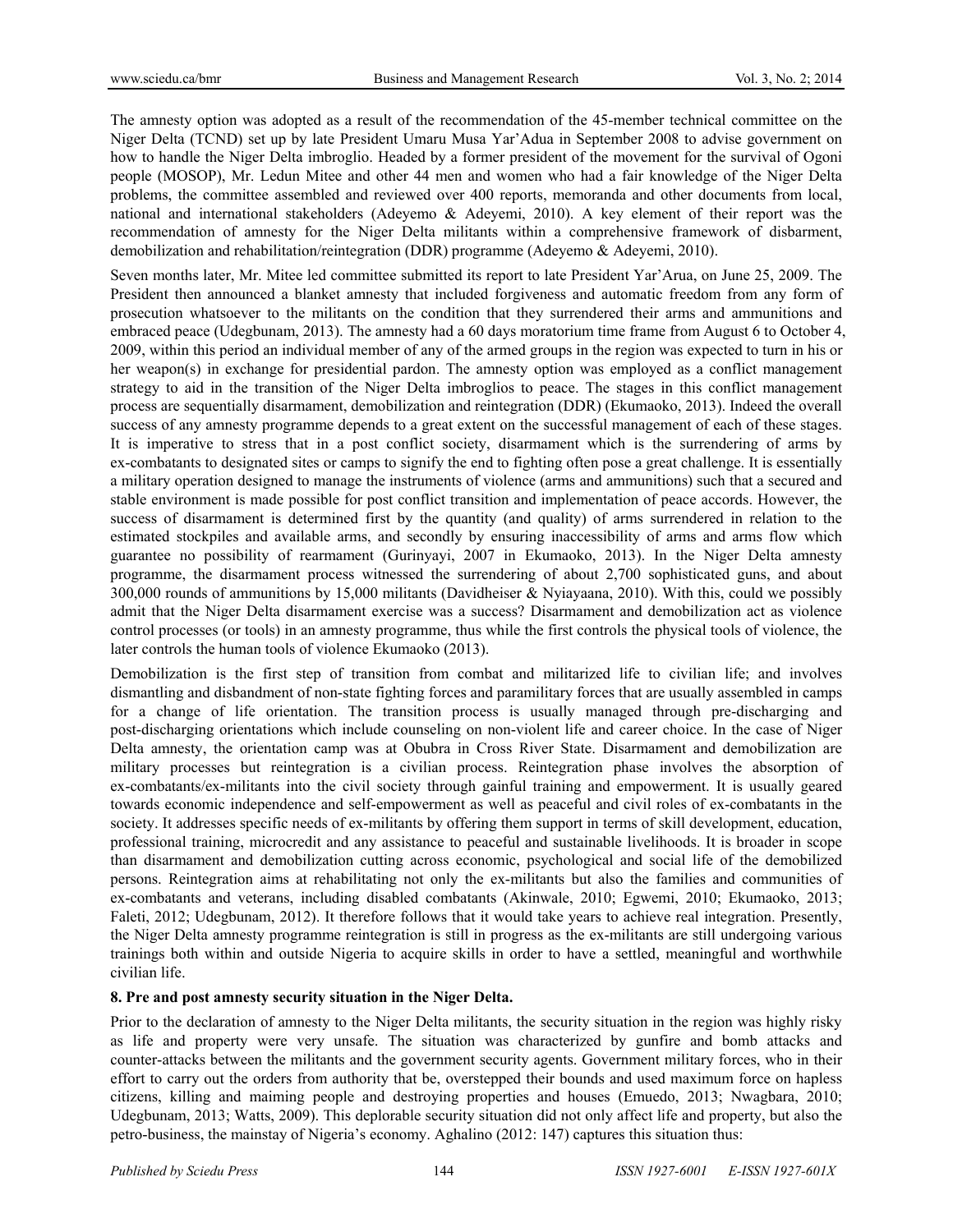*By 1998, there was a worst case scenario as epitomized by 92 attacks on the oil industry which resulted in the fall of crude oil exports down to 1.6 million barrels per day. As noted by international crises group, Shell was most affected by the attack on oil installations and confrontation with the militant. The country lost at least \$23.7 billion to oil theft, sabotage and shut in production in the first nine month of 1998, and about 1,000 people were killed within the same period. By March 2009, production from the offshore business had fallen to 300,000 bpd down from one million bpd before the crises in the region. The attack on Bonga, a 43.6 billion floating, production, storage and offloading deep water subsea facility about 120km off the coast and the attack on Atlas Cove woke government to the frightening dimension the crises has assumed.* 

Crime and lawlessness in the region correlated positively with the crises. Statistics compiled by the International Maritime Bureau for 2008 showed 40 reported cases of piracy in the Delta including 27 vessels boarded, five hijackings and 39 crew members kidnapped. The situation threatened to place Nigerian waters second only to Somalia's as the world's most dangerous (Aghalino 2012). Kidnapping and other social vices became a daily occurrence in all the States of the South-South geo-political zone. In their efforts to bring the situation under control and allow for unhindered petro-business and other economic and social activities, government security agents continually clashed with suspected militants and most times unleashed terror on the communities suspected to be the hide outs of the militants. This conflict management approach led to the escalation of the conflict (Aghalino, 2012; Emuedo, 2013). The Nigerian government on several occasions prefers the *big stick approach* in the Niger Delta imbroglios and as a result many communities were touched. Such communities include among others, Umuechen in 1990, Choba in 1992; Odi in 1999; Uwheru in 2004, Egbema in 2004; Olugbobiri and Ikebiri in 2004; Odioma in 2005; Gbaramatu in 2006 and Afiesere, 2006 (Aghalino,2012; Emuedo, 2013). Table 2 chronicles the instances the Nigerian government adopted the *big stick approach* to resolve the Niger Delta conflict.

| Year        | <b>Place</b>              | <b>Security agency</b>    | <b>Action carried out</b>                                                                                               |
|-------------|---------------------------|---------------------------|-------------------------------------------------------------------------------------------------------------------------|
| August 1990 | Umuechen                  | Security forces           | 80 unarmed demonstrators killed: 395<br>houses<br>destroyed                                                             |
| 1993        | Choba                     | Mobile police             | Houses razed down; properties destroyed                                                                                 |
| Nov. 1999   | Odi                       | Army                      | The entire community completely destroyed; 2483<br>mostly women and children killed                                     |
| Jan. 2004   | Uwheru                    | Joint task force          | 20 persons killed; 11 houses burnt down                                                                                 |
| July, 2004  | Egbema                    | Joint task force          | A total of 13 communities destroyed; over 500<br>houses razed and 200 persons, mostly women and<br>children feared dead |
| Aug. 2004   | Olugbobiri<br>and Ikebiri | State security forces     | About 16 peaceful and unarmed persons killed.                                                                           |
| Oct. 2005   | Odioma                    | Joint military task force | Over 50 people mostly women and children killed                                                                         |
| Feb. 2006   | Gbaramatu                 | Joint task force          | 15 women and children killed in their homes                                                                             |
| Oct. 2006   | Afiesere                  | Police                    | Over 80 houses burnt and 20 persons killed.                                                                             |

Table 2. Use of stick approach in the Niger Delta conflict (1990-2006)

Source: Adapted from Emuedo, C. O. (2013). Challenges to sustainable peace and security beyond the amnesty in the Niger Delta, Nigeria. *Afro Asia Journal of Social Sciences, 4*(4), 1-12.

Deduced from the table, over 2,800 civilians lost their lives and houses and other properties worth millions of Naira were destroyed in an effort to resolve the Niger Delta conflict through the use of force between 1990 and 2006. There was palpable fear of full anarchy and eventual breakup of the country. The situation in the Niger Delta was such that by December 2005, situation has slide into full anarchy (Alabi, 2010; Emuedo, 2013; Nwagbara, 2010). Thus, Professor Wole Soyinka expressed fears over the continue unity of the country. He ranted that Nigeria is on the verge, the blink of a massive implosion that would make what is happening in Sudan a child's play. He said, he knew that everybody was preparing for contingency of breaking up. Ofcourse, this precarious state of affairs was blamed on the frequent use of force to resolve the Niger Delta conflict by government (Aghalino, 2012; Aghalino, 2013; Alabi, 2010; Faleti, 2012; Nwagbara, 2010; Ojo, 2012; Udegbunam, 2013).

Due to the worsening security situation report in the region, late President Yar'Adua adopted one of the key recommendations of Ledun Mitee's led Technical Committee report on Niger Delta conflict, and historically on June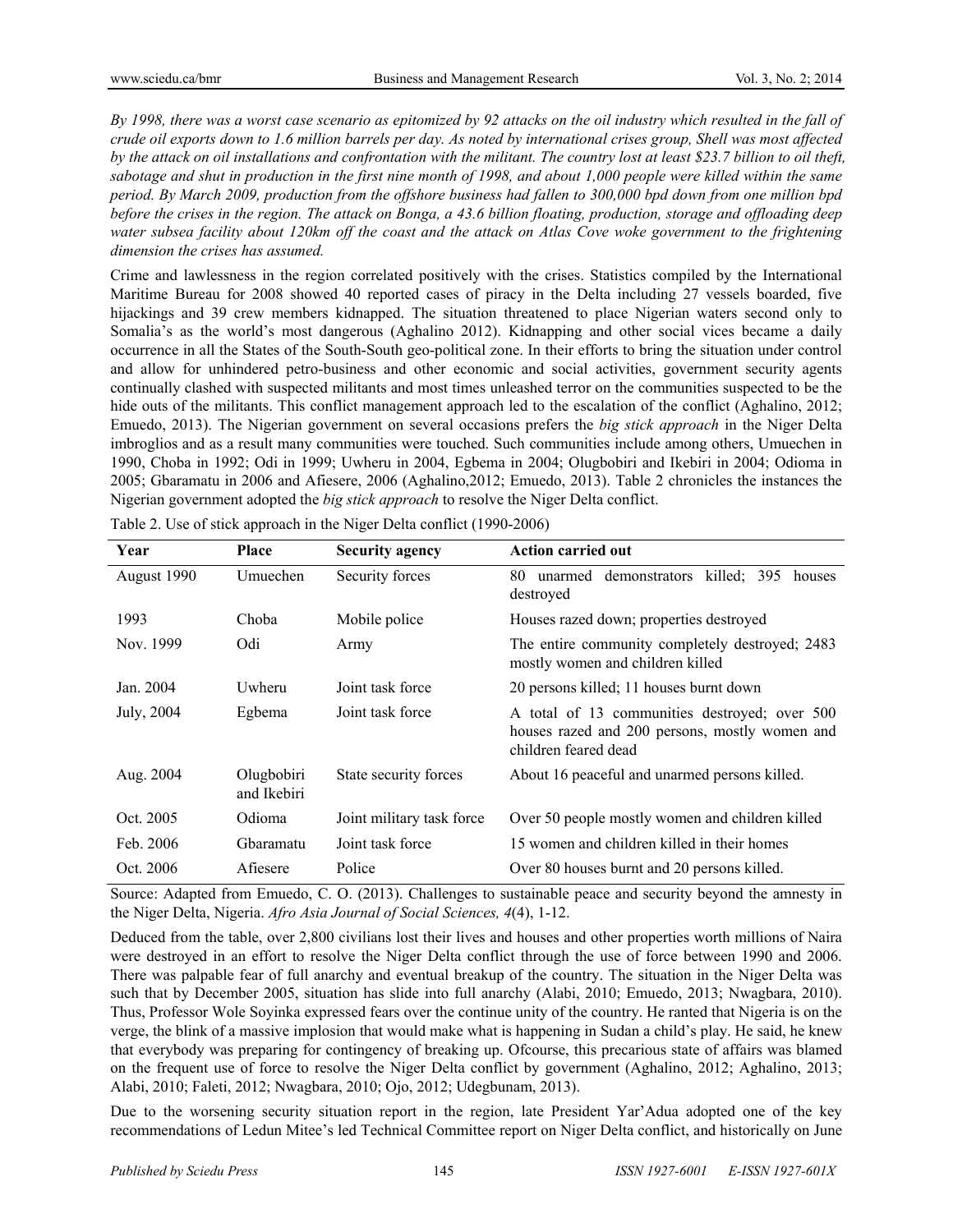25, 2009, he declared amnesty for the Niger Delta militants in an attempt to assuage them and end the perennial crises in the region. The militants responded by embracing the amnesty and surrendered their weapons; but how and whether the programme was a success one remains a question to answer in further research. Suffice it however to say that Scholars have devoted much attention to efforts at the denouement of the Niger Delta conflict before the Yar'Adua years : Aghalino, (2004); Aghalino, (2009); Ikelegbe, (2001); Ikelegbe, (2005); Ikporukpo, (1981); Naanen, (1995); Oronto, Kemedi, Okonta & Watts, (2004); Osaghae, (1997). It may not be expedient to spill much ink here as the focus of this article is on the lessons from the security situation as a result of the amnesty in Niger Delta conflict compared to the consequences of using crude force to quell insurgency as in the case of Odi massacre. This would no doubt provide a guide and platform to articulate effective approach for future conflict management strategies in Nigeria. Contrary to the former option which escalated or resulted in more violence in the region, the amnesty option seems to offer a better platform for managing the conflict (Faleti, 2012; Nwagbara, 2010; Ojo, 2012; Osaghae, 1997). Existing evidence attest to the fact that since the amnesty was granted, hostilities have reduced in the region with a corresponding reduction in brutality as well as destruction of lives and properties. The volume of the petro-business has since increased resulting in enhanced government revenue for economic growth and development. The Petroleum Resources Minister, Mrs. Deziani Alison-Madueke attested to this fact in a keynote address delivered on February 21, 2012 in the Oil and Gas Conference 2012 held in Abuja when she posited that:

*The nation's actual crude oil ( plus condensate) production rose to an average of 2.39 million bpd, consistently maintained above the budgeted level of 2.30 million bpd… Similarly gas sales rose by more than 70% to an average 4 million standard cubic feet per day in 2011 and for the first time, industry supplied more domestic gas than consumed by the power and industry sector… The Nigerian Liquefied Natural Gas Company (NLNG) had one of its most successful years, with production peaking at 21.2 million metric tons in 2011 alone. Thanks, in no small part, to the amnesty programme which allowed unhindered access to oil and gas operations and activities* (Opara, 2012; The News Magazine, 2012).

In retrospect, the amnesty programme provided a better deal than crude use of force in managing the Niger Delta imbroglios and this should be supported and encouraged by all parties. Rightly observed, late President Yar' Adua's regime met the worst case scenario when he was inaugurated in 2007 but however his commitment and sincerity that culminated into the granting of amnesty was a master stroke as this indeed eventually allowed other developmental initiatives of his administration to fall on a fertile soil (Aghalino, 2012; Nwagbara, 2010; Ojo, 2012; Udegbunam, 2013).

## **9. Conclusion**

Conflicts arise from different/combination of causes and as such there is no one specific effective management strategy. The key to an effective conflict management strategy for an enduring peace is the ability to nip and address the root cause(s) of any conflict. Thus in this articles' opinion the granting of amnesty to ex-militants does not in itself signal the end of the Niger Delta conflict but government being able to grab this opportunity of peace ushered in by the amnesty to resolve the underlying issues that brought about the crises in the first place within the framework of the amnesty programme is what would bring about enduring peace in the region. In this regard, issues like underdevelopment, environmental pollution and degradation, poverty, neglect and youth unemployment, health and social infrastructures and amenities among others should be consciously and holistically tackled under the umbrella of the amnesty. This fundamental and underpinning point, Udegbunam's (2013:53) supported in his argument:

*"Genuine and rapid development should go simultaneously with the declaration of amnesty. While the youths are being disarmed, demobilized, rehabilitated and responsibly reintegrated, the communities are being developed in terms of physical infrastructural and social amenities, and the various obnoxious laws that repressed the people are reviewed (and replace). The narrow focus of the amnesty programme denies Nigeria the much needed opportunity to ensure a lasting post conflict peace in the region."* 

## **10. Conflict management in Nigeria: The way forward**

a) Conflict managers should always endeavour to establish the root cause(s) of the conflict if there is to be a true resolution and lasting peace.

b) The focus of amnesty should not be limited to the ex-militants alone, but should extend to rehabilitating other community members affected in the conflict physically or psychologically.

c) A rebuilding of the communities that were victims of official brutality occasioned by military and other security agents' operations.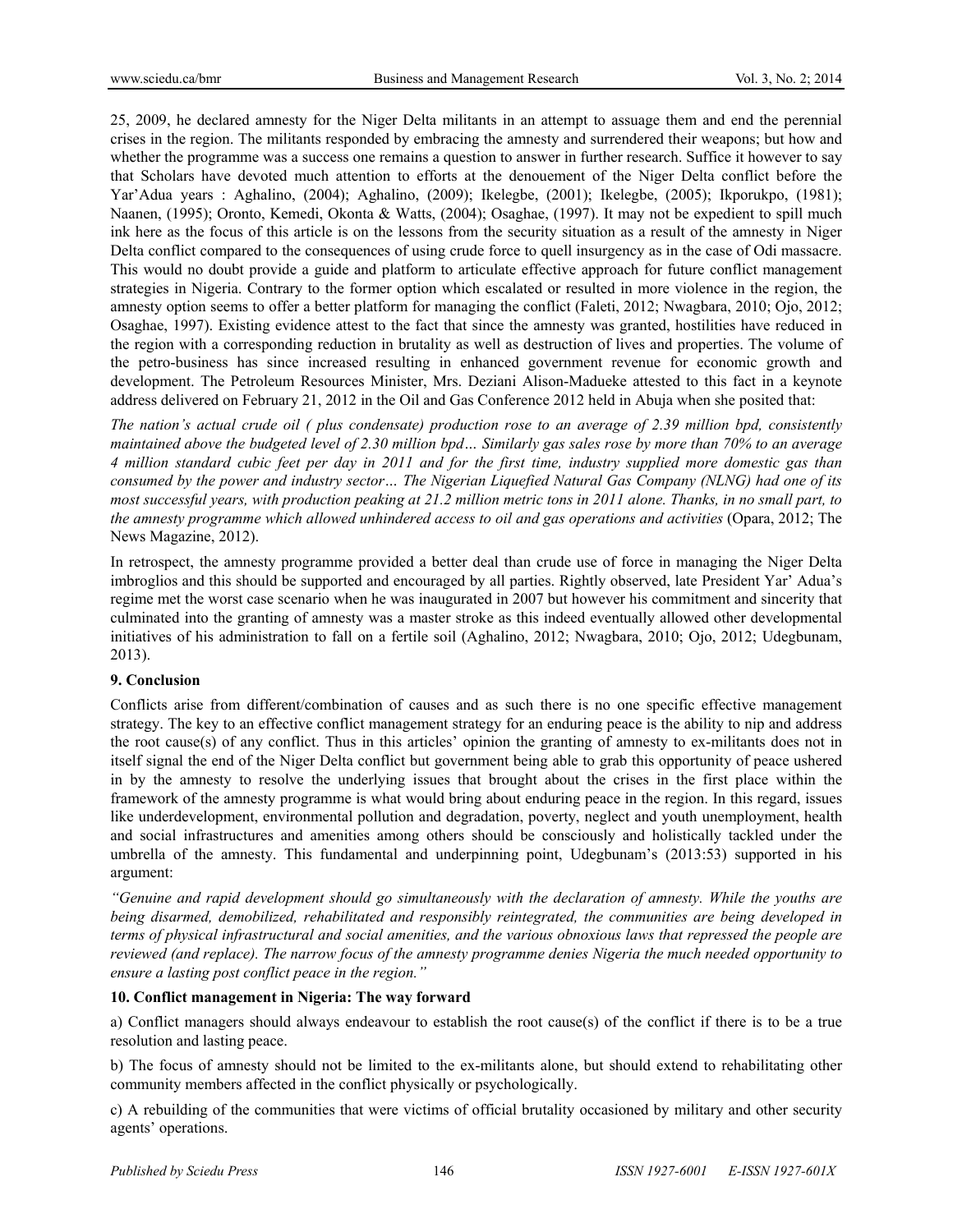d) The multinational companies in the region should be encouraged to assist government in the technical training of those granted amnesty and other youths in the region in order to enhance their employability. These in our belief are the panacea in resolving the Niger Delta conflict through the instrumentality of the amnesty programme.

e) Environmental degradation continues to be a sore spot in the relationship between mineral resource producing communities and explorers of these minerals, the government should put in place comprehensive environmental protection policies and implementation structures to forestall environment pollution and related conflicts.

f) Resource control in the form of a concerted effort to replace lost means of livelihood with other sources of livelihood such as establishment of industries (cottage, agro allied or manufacturing), encouragement of entrepreneurship development through provision of easy access to loan are better policy option to pursue, rather than the increase in petroleum revenue allocation which ends up in the pockets of politicians.

g) It is a common belief that there is a yawning communication gap between the government and the people, therefore government needs to bridge this gap and thereby ensure receipt of early warning signals from flashpoints before they degenerate into full blown conflicts. Government should be proactive to conflict issues.

h) The use of crude force should be discarded in its entirety as it would never resolve conflict.

i) The dissatisfaction with the structure, operation and power configuration under Nigeria's federalism is also an issue responsible for the unprecedented emergence of many militia groups; the lawmakers should therefore take a critical view of these three issues and make relevant legislative changes.

j) Leaders should always be proactive on conflict issues through effective communication and dialogue not until when there is a breakdown of law and order.

#### **References**

- Adeyemo, D., & Adeyemi, L. O. (2010). Amnesty in a vacuum: The unending insurgency in the Niger Delta, in Ojakorotu, V. & Gilbert, L. D. (Ed.) *Checkmating the resurgence of oil violence in the Niger delta region of Nigeria*. Retrieved from: http://www.iags.org/ Niger\_Delta\_book.pdf. Available at **http**://whqlibdoc.who.int/hq/2002/9241545615.**pdf**.
- Aghalino, S. O. (2004). Combating the Niger Delta crisis: An appraisal of Federal Government response to anti oil protests in the Niger - Delta, 1958 - 2002. *Maiduguri Journal of History Studies.* (2), 111 – 126.
- Aghalino, S. O. (2012). Brief but revolutionary: Yar' Adua and sustainable development of the Niger Delta, Nigeria. *Global Advance Research Journal of History, Political Science and International Relations, (ISSN:2315-506X) 1*(6), 144-151.
- Aghalino, S. O. (2013). An appraisal of the oil sector reforms, Nigeria's reform program: Issues and challenges. *Journal (ISSN 1595-9104): 1(3), 36*. Retrieved from: ptdjournal.com/ 2013/Momoh\_Nigerian\_Local\_Content\_Act\_The\_Role.
- Ajala, U. A. (2005). *Managing the trade dispute*. Enugu: Acena Publishers.
- Akinwale, A. A. (2010). Amnesty and human capital development agenda for the Niger Delta. *Journal of African Studies and Development, 2*(8), 201-207.
- Alabi, A. O. (2010). Management of conflicts and crisis in Nigeria: Educational planner's view. *Current Research Journal of Social Sciences*. *2(*6); 311-315.
- Dalung, S. (2013). *Peaceful co-existence, conflict management and integration in Nigeria, the journey to Somalia*. Being lead paper presented at a two days workshop for clergy/pastors organized by Ministry of Religions and Community Relations, Bauchi state at the conference hall of Shindaba Hotel, Bauchi from  $21<sup>st</sup>$  -2  $2<sup>nd</sup>$  June 2013.
- Davidheiser, D. & Nyiayaana, K. (2010, March 8<sup>th</sup> 11<sup>th</sup>). *Demobilization or remobilization: the amnesty programme and the search for peace in the Niger Delta*. A paper presented at the second International Conference on National Resources, Security and Development in the Niger Delta at Niger Delta Wetland Center, Yenagoa, Bayelsa State, Nigeria.
- Egwemi, V. (2010). From militancy to amnesty: Some thoughts on President Yar' Adua's approach to the Niger Delta crises. *Current Research Journal of Economic Theory, 2*(3), 136-141.
- Ekumaoko, C. E. (2013). The amnesty question in post- conflict Niger Delta and peace –building. *Arabian Journal of Business and Management Review, 2*(10), 1-12.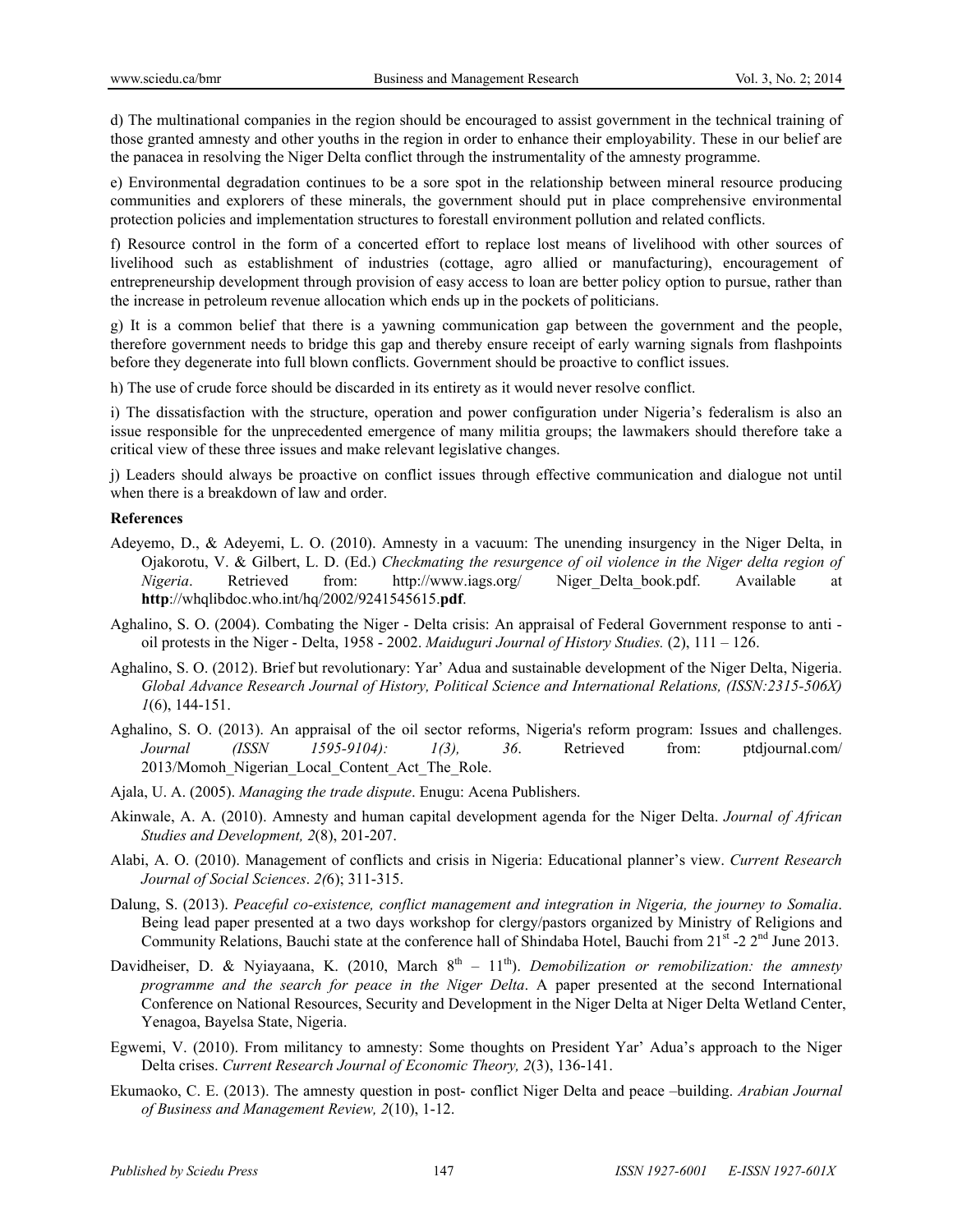- Ellis, P. & Abbott, J. (2011). Strategies for managing conflict within the team. *Journal of Renal Nursing. (ISSN 2041-1448) 3*(1) 40 – 43. http://dx.doi.org/10.12968/jorn.2011.3.1.40
- Emuedo, C. O. (2013). Challenges to sustainable peace and security beyond the amnesty in the Niger Delta. *Afro Asian Journal of Social Sciences* 4(4), 1-20.
- Ezigbo, O. (2012, February, 28<sup>th</sup>) Ogoni Niger Delta News. Retrieved from: http://news.hura club.org/category/niger-delta-news/.
- Fabiyi, O. (2013, March 5<sup>th</sup>). Obasanjo should face trial for Odi massacre CPC. Punch. Retrieved from: http://www.punchng.com/news/obasanjo-should-face-trial-for-odi-massacre-cpc/.
- Faleti, S. (2012, November 21 22). *Poverty, peace and development in the Niger Delta*. Paper presented at PINP's Niger Delta Development Forum: Supporting poverty reduction through partnership held at Novotel, Port Harcourt, Nigeria.
- Forsyth, D. R. (2009). *Group dynamics*. 5<sup>th</sup> ed. Pacific Groove, CA: Brooks/Cole.
- Goldfien, J. H., Robbennolt, J. K. (2007). What if the lawyers have their way? An empirical assessment of conflict stratergies and attitudes toward mediation styles. *Ohio state Journal on Dispute Resolution*. 22, 277-320.
- Ibeanu, O. (2006). *Civil society and conflict management in the Niger delta: Scoping gaps for policy and advocacy*. Lagos: Cleen Foundation.
- Ikelegbe, A. O. (2005). The economy conflict in the oil rich Niger Delta region of Nigeria. *Nordic Journal of African Studies* of*. 14* (2), 208 – 234.
- Ikelegbe, A. O. (2001). Civil society, oil and conflict in the Niger Delta region of Nigeria: Ramifications of civil society for a regional resource struggle. *Journal of Modern African Studies.* (39), 462 – 465.
- Ikporukpo, C. O. (1981). Planning and transformation of Problem Regions: The Experience of the Niger Delta. *The Nigeria Geography Journal.* (24), 1 & 2: 119 – 129.
- Information Nigeria, (2013). *Odi massacre: Obasanjo should be dragged before ICC-CPC*. Retrieved from: http://www.informationng.com/2013/03/odi-massacre-obasanjo-should-be-dragged-before-icc-cpc.html
- International Crisis Group (2006, 3<sup>rd</sup> August). The swamps of insurgency: Nigeria's Delta unrest. *Africa Report*. No. 115.
- Kreitner, R., & Kinicki, A. (2010). *Organisational behaviour* 9<sup>th</sup> ed., New York: Irwin/ McGraw-Hill
- Mazuiri, A. A. (2001). *Shariacracy and Federal Models in the era of globalization: Nigeria in comparative perspective*. Retrieve from http:www.gamji.com.
- Naanen, B. (1995). Oil producing minorities and the structure of the Nigerian federalism: The case of the Ogoni people. *The Journal of Commonwealth and Comparative Politics*, (33), 46-78. http://dx.doi.org/10.1080/14662049508447695
- National Bureau of Statistics (2005). *Poverty profile for Nigeria*. Retrieved from: http://www. nigerianstat.gov.ng/Connections/poverty/PovertyProfile2004.pdf .
- National daily. (2013, February 25<sup>th</sup>). *How soldiers killed 2483 persons in Odi* massacre. Retrieved from: http://www.nationaldailyng.com/politics/how-soldiers-killed-2483-persons-in-odi-massacre.
- Nwagbara, U. (2010). Towards a paradigm shift in the Niger Delta: Transformational leadership change in the era of post-amnesty deal. *Journal of Sustainable Development in Africa. 12*(3), 387 - 400.
- Nwaja, O. (1999, December 6th). Obasanjo condemned for the situation in Nigeria. *The News* (Lagos). Retrieved from: http://www.waado.org/environment/fedgovt\_nigerdelta/bayelsa invasion/FederalGovernInvadesBayelsa/MilitaryInOdi/MilitaryMassacres.html.
- Ojo, S. (2012). Amnesty programme, Niger Delta militancy and the place of trust. *International Journal of Science and Knowledge, 1*(1), 38-46.
- Olufemi, F. J. & Adawale, A. A. (2012). The role of civil society organisation in conflict management in Nigeria. *International Journal of Asian Social science. 5*(2), 720 – 729.
- Onimajesin, S. I. (2011). *The OPC militancy in Nigeria,1999-2003: It implications and management.* Retrieved from https://www.unilorin.edu.ng/publications/onimajesinsi/The %20OPC%20Militancy%20in%20NIgeria,%201999 -2003-20Its%20Implications%20an.pdf